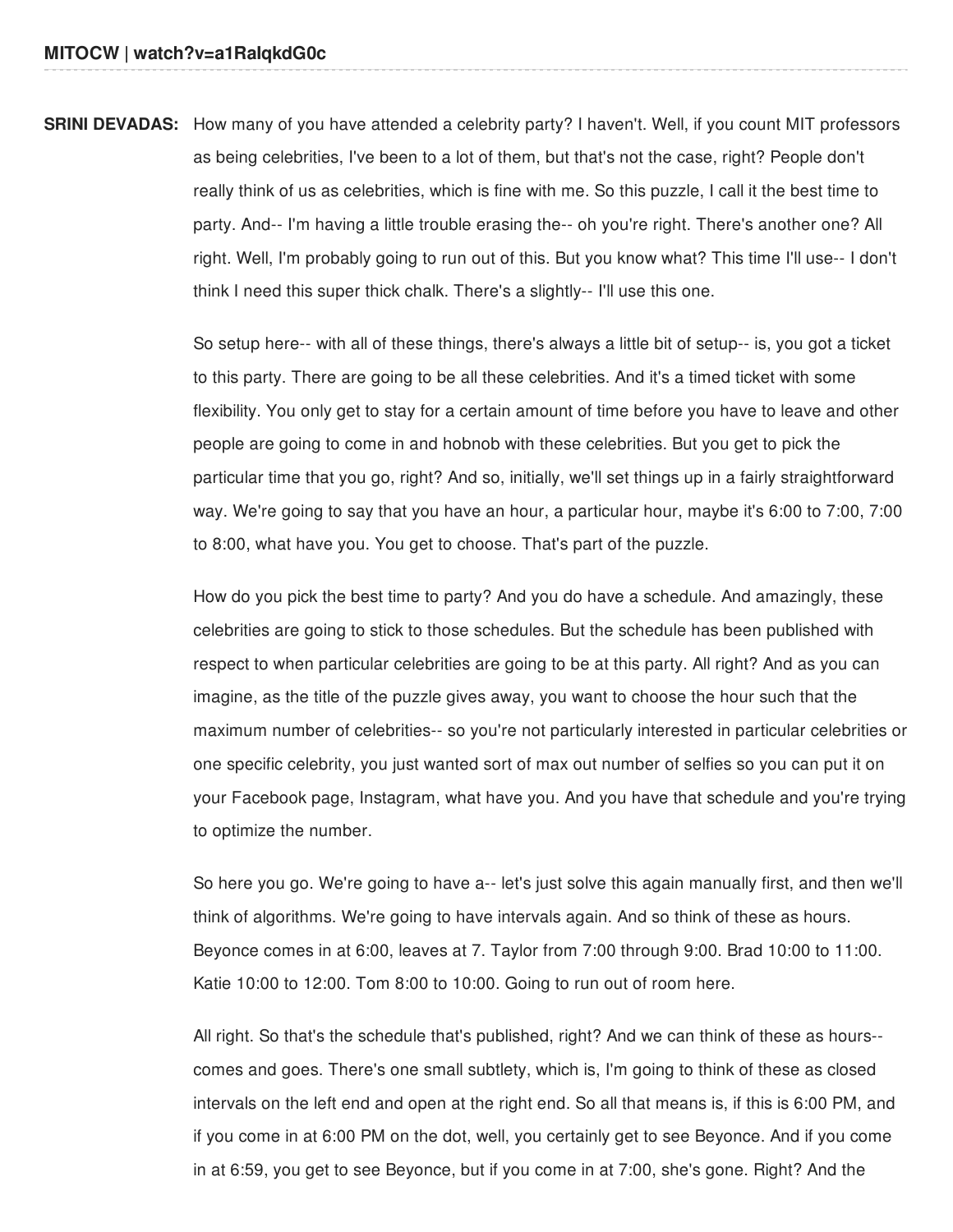same thing with Taylor at 9:00. So you you have to choose your time properly. So what's the best time? You get to go for any hour that you choose. What's the best time to go to get the maximum number of selfies? Anyone?

You can do this manually. Tell me what the time is and then I'll ask you what your algorithm was? Right? So-- someone who hasn't answered yet. Yep?

**AUDIENCE:** Either 6:00 or 10:00.

- **SRINI DEVADAS:** Either 6:00 or-- what's your name?
- AUDIENCE: Kevin.
- **SRINI DEVADAS:** Oh! Kevin. Right. Sorry. You're the other Kevin. All right. So-- 6:00 o'clock or 10:00 o'clock, because at 6:00 o'clock-- so who are the people you'd see at 6:00 o'clock?
- **AUDIENCE:** Beyonce and Alicia Keys.
- **SRINI DEVADAS:** That's only two.
- **AUDIENCE:** Yeah.
- **SRINI DEVADAS:** So can you do better than two? Can someone do better than what Kevin did? Yeah, go ahead. Kanishka
- **AUDIENCE:** That will be Brad. So at 10:00, you'll get Brad. Katy, and Drake.
- **SRINI DEVADAS:** Yes. So you could do three. At 10:00, you would get Brad. You would get Katie, and then you'd also get Drake. OK? So that's three. OK? So that's the best you can do in this puzzle, right? But you may have hundreds of celebrities and you want to pick the right time. So obviously, we want to write a computer program here, right? What algorithm, Kevin or Kanishka did you use to do this? How do you do it in your head?
- **AUDIENCE:** I first of all saw which were the good candidates or shortlisting them essentially.
- **SRINI DEVADAS:** Did you go, either one of you, did you go hour by hour? Did you go 6:00 o'clock-- how many people are there? Or did you try and intersect, or what did you do? What's a reasonable way of proceeding here? Right? What's a reasonable way of proceeding? Someone other than- yeah, back there.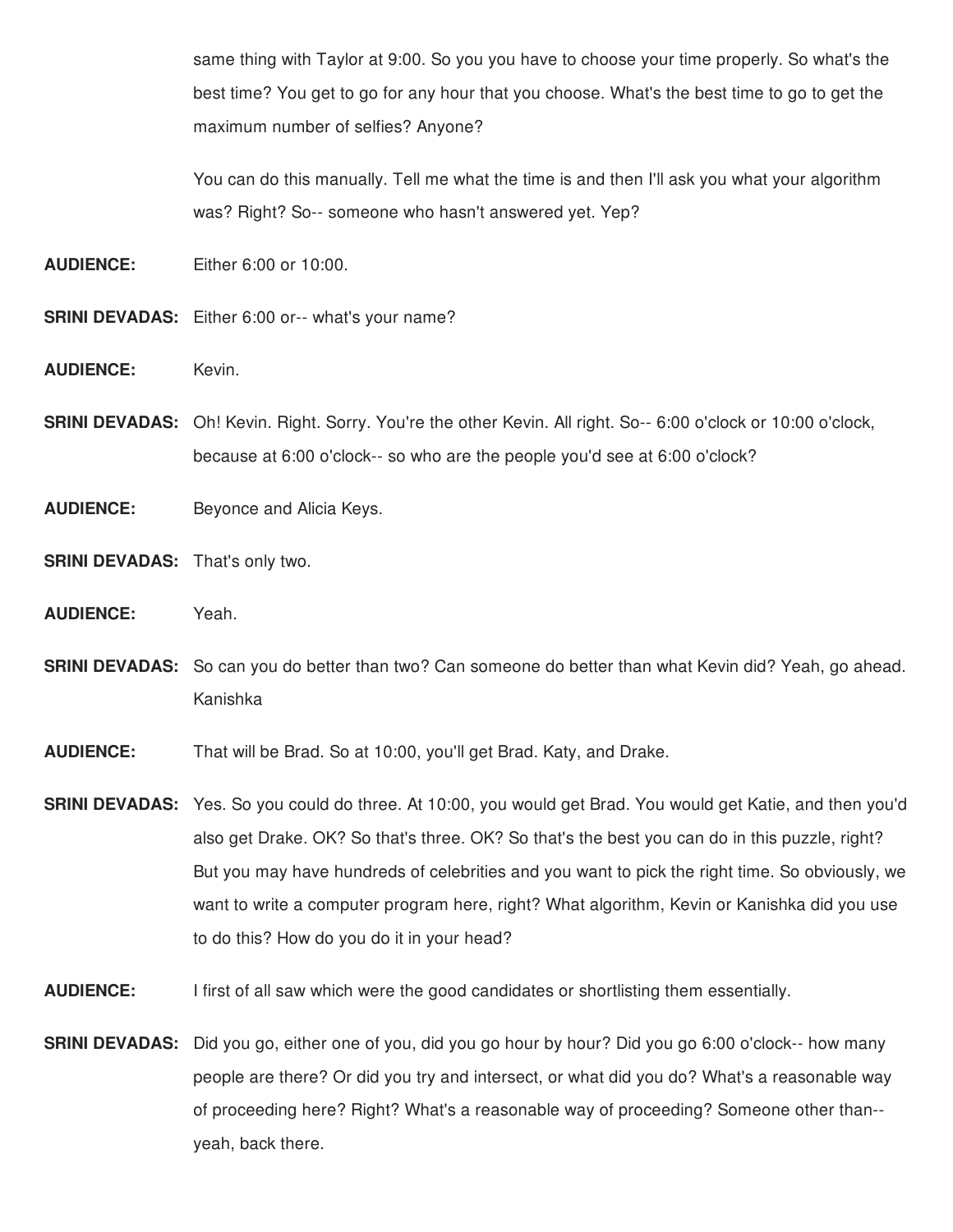**AUDIENCE:** Look at the most frequent amount of time.

**SRINI DEVADAS:** The frequent amount of time? So look at the hours. You say 6:00 o'clock and you try and see how many sixes are up there? Or-- right. What's your name?

## **AUDIENCE:** Nisha.

**SRINI DEVADAS:** So Nisha says she's going to go look for 6:00 o'clock and see if many sixes are up there. Right? And there's two sixes up there. And maybe that's why Kevin said six, right? On the other hand, clearly that didn't quite work in this case, because what happened was, 10:00 o'clock-- there's only two of those. And so that looks good, too, 6:00 and 10:00, but you missed the fact that 10 exists in 9:00 and 11:00, correct? So you're not explicitly seeing these things. But that gives you an algorithm. I mean, it does give you an algorithm. The algorithm is-- let me go ahead and do a little bit better than what you described, a little more relaxed check, right? It's not just an identical, I want six to be in the table. But I want to see if six is contained in the interval associated with any particular celebrity. Correct?

> So if I did six, I'd say six is contained in this interval. It's not contained in this interval. Not, not, not, not, yes. Right? So I'd get two. And then when I've finally got to 10, I'd get contained, contained, contained, and I'd get three. Right? So there's clearly an algorithm here that depends on the number of hours that you're looking at. Depends, really, on the granularity of time, OK? So this particular algorithm would say, let me go ahead and enumerate the different times that I could possibly go. I could start 6:00. I could start at 7:00. But maybe we'll start at 6:30. I could go from 6:30 to 7:30. You're allowed to do that, right? The point is, if you stick with the original description, you could go ahead and enumerate 6:00 through 12:00, and then you could generate a bunch of different numbers associated with the number of celebrities and you could go ahead and pick what time you want to go. Right?

> So it's a little bit like our previous puzzle in the sense that there's a relatively straightforward strategy that enumerates different hours and goes through and does a bunch of computation and then picks the maximum, in this case. Previously, it was the minimum for, you will all conform. Here, it's the maximum, right? What is a disadvantage of this particular algorithm that we just described? What is one potential disadvantage? Yeah? Go ahead, Fadi.

**AUDIENCE:** Well, it's not linear, so you have to make multiple passes on. First of all, you have to enumerate all of the possible times. And then for every time, you have to go through the list over and over again. So there's a lot of computational--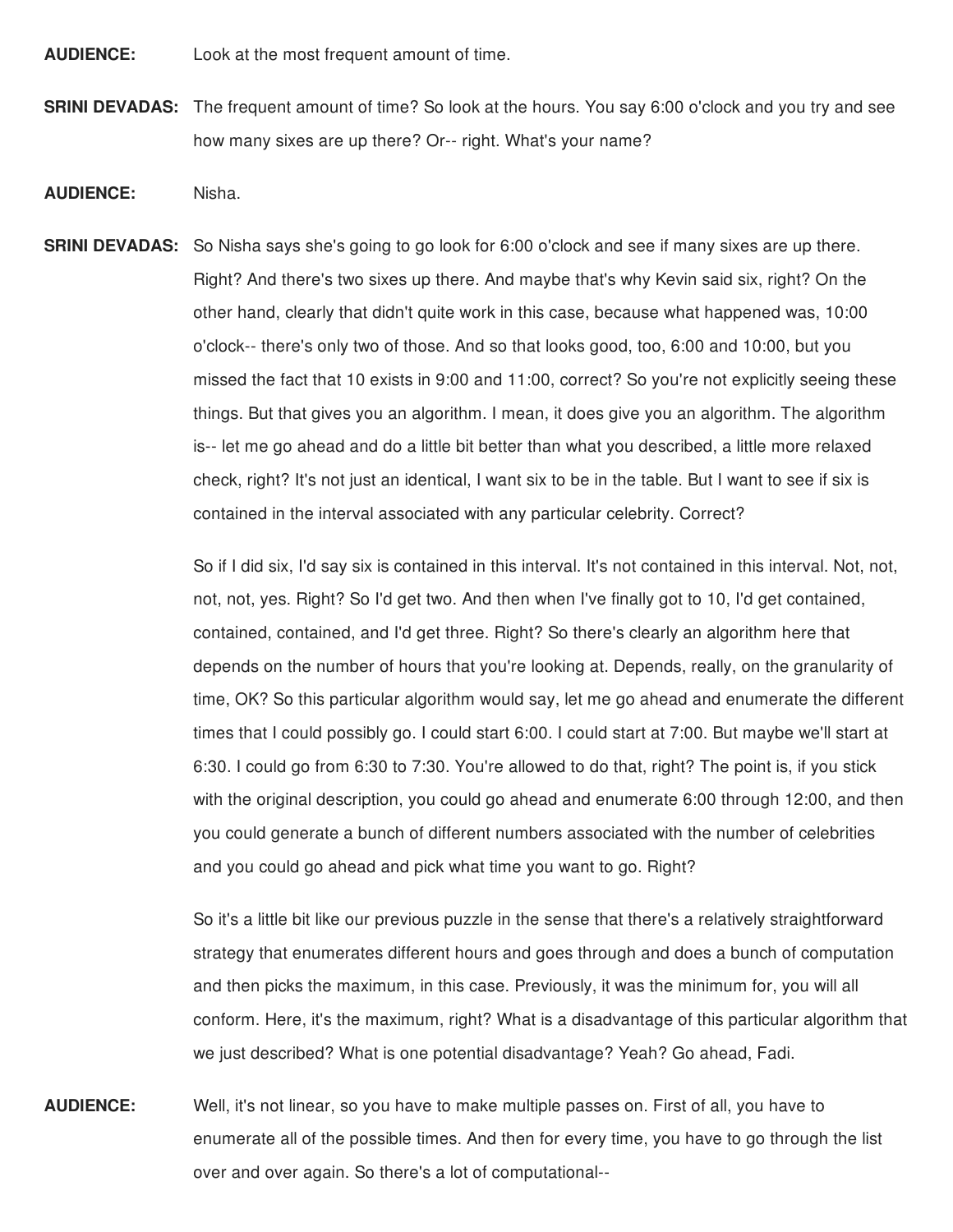**SRINI DEVADAS:** There's a lot of computation. There's a lot of computational overhead. Let me show you what the code looks like for the straightforward algorithm, all right? And so it's going to, again, be intuitive. It's going to do exactly what we just described, right? And so if you look at what you have up there-- schedule up there is simply a set of intervals, right? And they're tuples. And so I have something that's bigger than this example here, but it includes that. And there's a whole bunch of things in there.

> And now I'm going to look at-- this is just a start time for a particular celebrity. This is the end time for that celebrity. I'm just setting that up. And I'm going to go ahead and-- I'm looking at for each c in schedule, I'm going to look at this. I'm going to look at that. I'm going to look at that. I'm going to figure out what the start time is and the end is. And I'm just doing this simply because I want to figure out what the earliest start time for any of these celebrities are.

> So in this case, it's six. And the latest time that a celebrity is around is 12, right? So that's all of this first thing does. It's just finding the range that I have to deal with. So there's not much there.

I'm going to go ahead and compute what's called the celebrity density. And I'll show you the code for that. But that's essentially what we describe, which is for a particular hour between start and end, how many celebrities do I see at that particular hour, right? And then for the next hour, how many celebrities do I see? I'm just calling it the density, right?

And then, the count is a list that is going to have celebrity densities for particular times that correspond to the indices of count. And I'm just going to go through that list and I'm going to figure out the time that has max count, or the maximum number of celebrities. And there's a couple of different ways of doing that. Don't worry about that, but I'm happy to answer questions if you have them.

And then, I just say the best time to end the party is at this time. Time, which was discovered here, and the number of celebrities who are going to be attending is max count. OK. So this is essentially the code for the algorithm.

And this thing here is doing the slightly more relaxed check that I alluded to, which was like when you have 6:00, you're not just looking for 6:00 here, you're looking for 6:00 within this interval that looks like this. So 6:00 is definitely within this, but it would not be-- 6:00 is not inside 5:00 and 6:00 as I described to you before, right?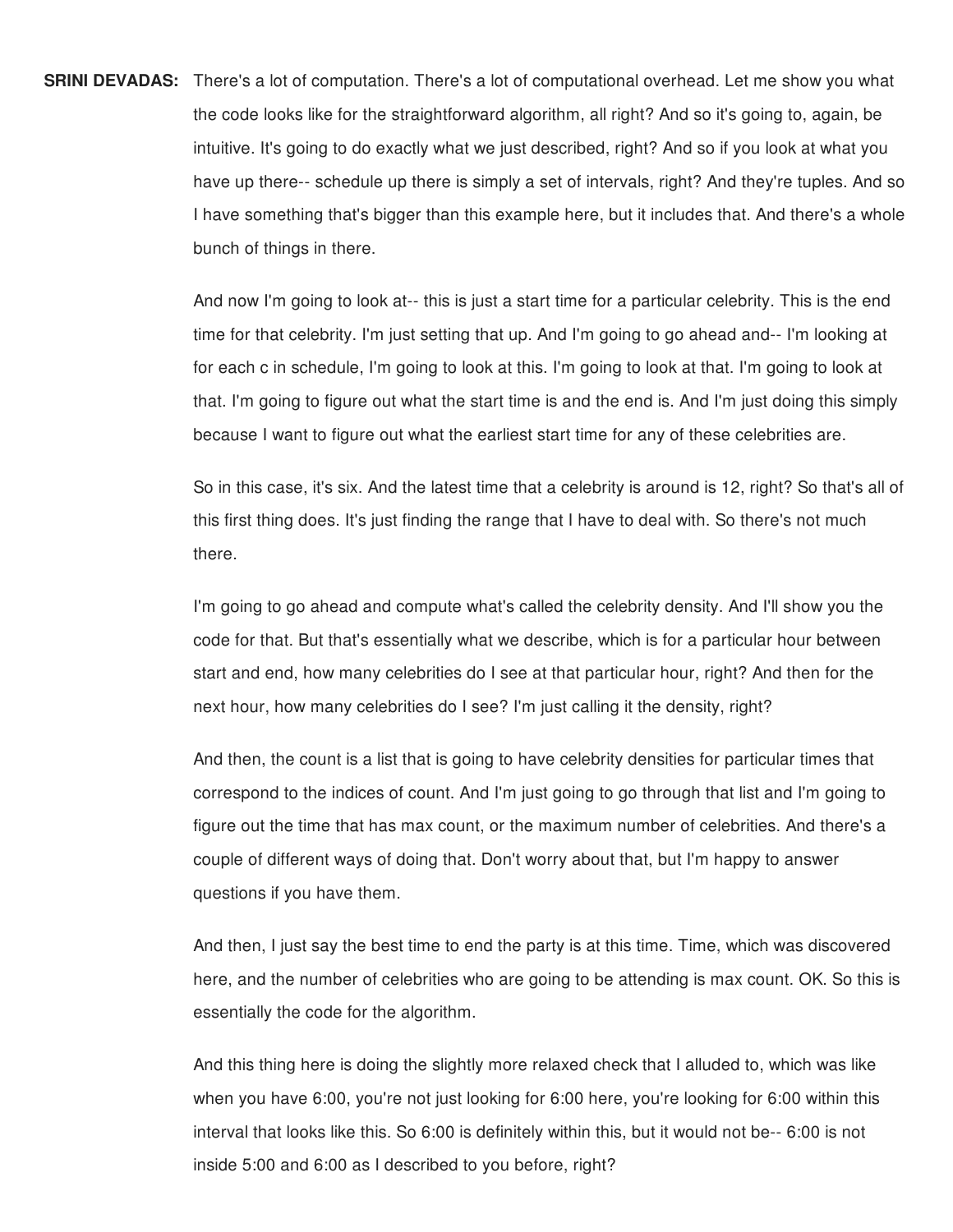So that's simply the check. That's why you have a less than equal to here and a strictly greater than over here, just to take care of that closed and open part of it. So again, if you don't understand every nuance in this code, it's not that big a deal. But hopefully you have the overall picture, right? Makes sense, right?

So as you can imagine, there's a much better way. There's a much better way that isn't as exhaustive as this one. And do people have a sense of what a better way would be, or would you like a hint? And anyone want to conjecture a different way of solving this problem that's- yeah, go ahead.

- **AUDIENCE:** The exhaustiveness of this algorithm?
- **SRINI DEVADAS:** Ah, so the exhaustiveness of this algorithm is as follows. So basically what I'm saying is-- what I'm saying is I'm going to go look at the range of times. And all of these are per hour, right? Everything is per hour.

I'm going to look at the range of times, and I'm going to go ahead and include 6:00 through 12:00 here. And I'm going to go 6:00, and I'm going to go figure out at 6:00 how many celebrities exist. And then at 7:00, how many celebrities exist, and then at 8:00 all the way to 12:00, right? And I'm going to get in count, which is that list there, I'm going to get for each- for count 6:00, I'm going to say two. And for count 10:00, I'm going to get three, because 10 is the hour.

And then I'm going to go through that list and figure out that 10 had the maximum number in it. And that's the exhaustiveness, right? That make sense?

So if we're good with that, this algorithm works. But it's a little painful, right? So what-- any ideas as to how we could do things quite differently, which would be more efficient? And let me give out the word. I want an incremental way of doing this.

How could I do this? I have a starting time, and I want to compute the same densities in an incremental way. Someone else other than Fadi? Yeah, back there.

**AUDIENCE:** Well, you have to start the n time thing just for each list of whatever tuple or whatever you could keep like a count-- a different count, a dictionary of the start time, and then increment through each of the start times until the end and just add one each time. So you're basically iterating through each set of times and finding the count of each time and whichever time is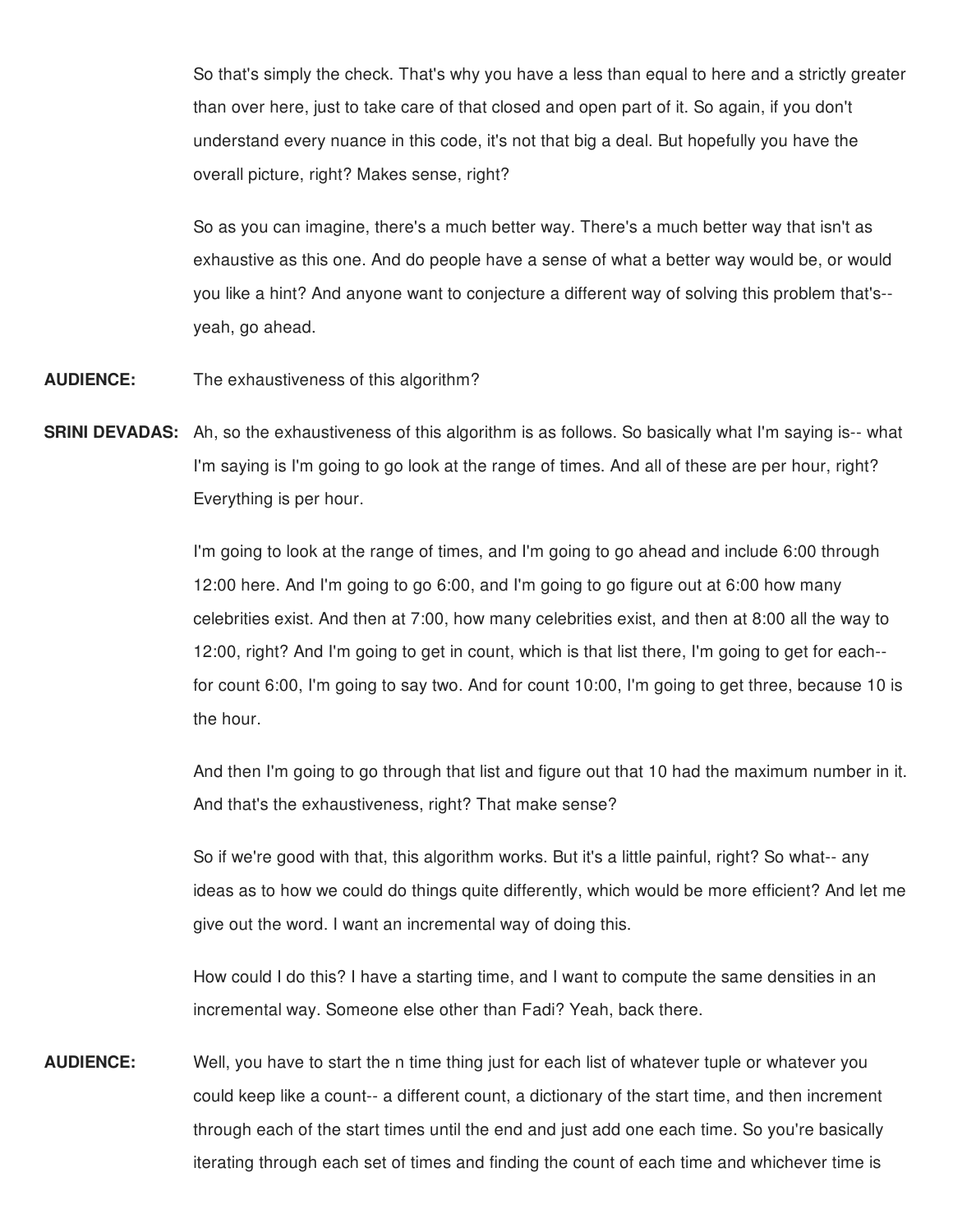the most.

**SRINI DEVADAS:** You're absolutely on the right track. And it turns out you don't even need dictionaries. You can do this with just plain lists. But the idea here is actually a very compelling one. It's something that you'll see in other algorithms.

> Whenever you have something where you're doing repeated computation, there's always- many a time, there's a way of removing redundancy and turning into incremental computation, right? And so the insight here is the following. The only time that celebrity density, which is the number of celebrities that are in the room, changes is obviously when a celebrity enters or when a celebrity leaves, right? I mean, that's it.

I mean, we're all celebrities here. And I guess we did have someone leave, so there you go. And then maybe someone is going to come in, right?

So I just need to monitor sort of input and output, or entry and exit. And I also know what the endpoints are with respect to the 6:00, 6:00 PM versus 12:00, correct? So what I can do here is the following.

Suppose I had a chart that looks like this, right? And what I'm drawing here are these intervals. They aren't exactly what I had up there, but I'm drawing those intervals up, right? So you could think of this, if you'd like, as being 6:00. You can think of these two lined up as being 7:00, and so on and so forth.

So I could draw these out. And I don't really have to draw these out in a computer program, but I can certainly draw them out in terms of giving you the intuition, right? So what I'm going to do is I'm going to start with zero. So before 6:00, there's absolutely no one in the room, so I'm at zero.

And the moment I see-- I take one of these things, and if I see a celebrity, I can increment the count. So here at 5:00 I'm at zero, at 6:00 I get one. And at 7:00, no one has left, and two more people have come in, so I get three.

And now, the next thing happens out here. Let's say this one here is 8:00, I would get four for that. And then out here it's 9:00. I go 4 minus 1 equals 3, because this celebrity left.

So essentially, what I want to do is not have to compute this over and over for every time running through all of the list of celebrities like I did before, for 6:00, 7:00, through all the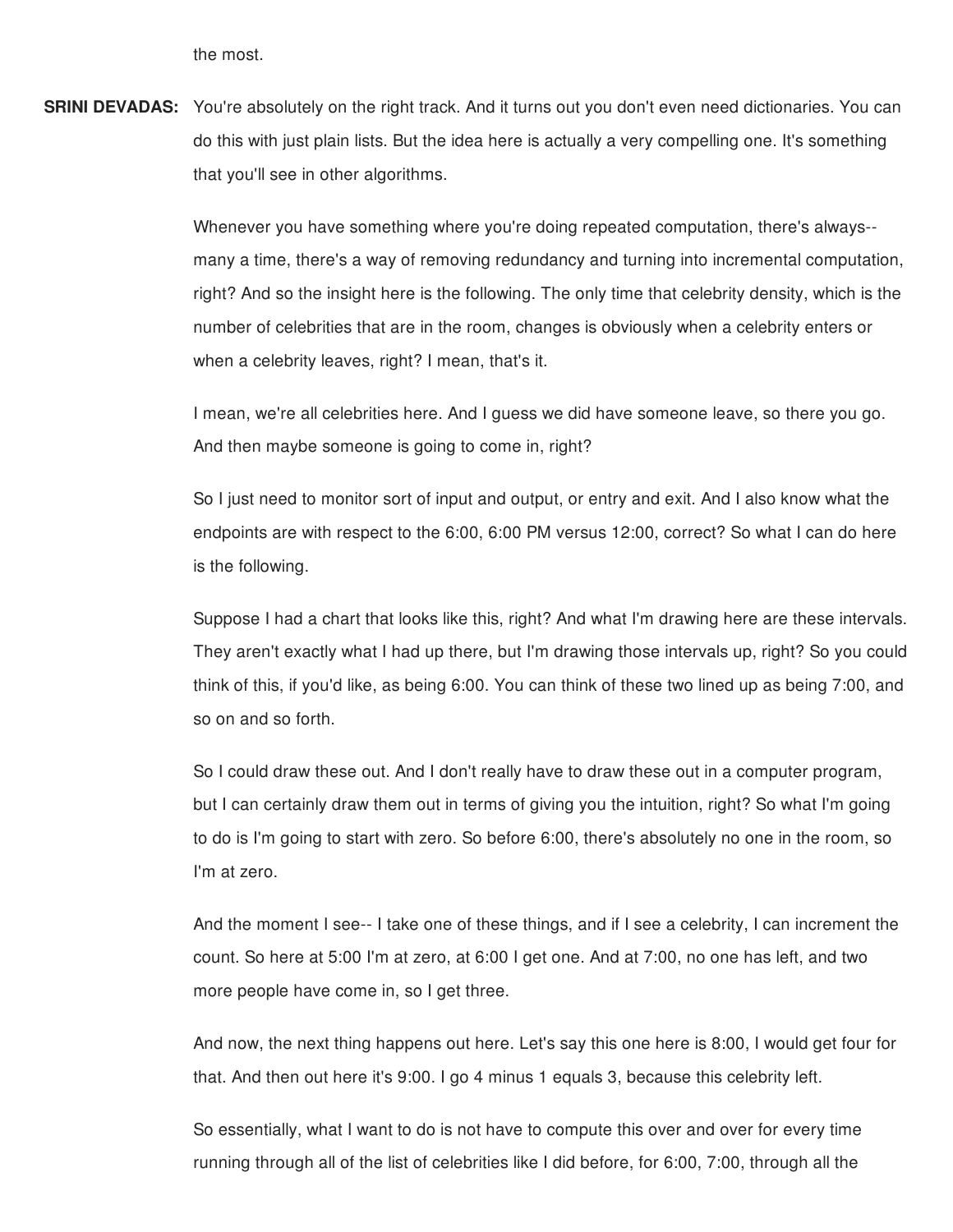celebrities for 7:00-- I meant through all the celebrities. But if I sort the celebrities in increasing order of start times, essentially this picture is important and it requires sorting, because I went from left to right.

And when I go from left to right, I'm essentially saying I want to see things that come earlier before the ones that come later, right? That's essentially what time goes to the right, right? So I'm going from left to right.

So if I take these intervals and I sort them, and basically sort them by the start times, then all I need to do is, in the sorted list of intervals, I just showed you the computation that we have to perform. The computation that we have to perform is-- this was the first interval in the sorted list of intervals, because it was the leftmost interval. And I take that and I go ahead and increment it to one, right?

Then, the next thing I do is I don't have to worry about any time. Even if there was a time, if this was 6:00 and this was 8:00, for example, as long as there's no celebrity that came in at 7:00, there's no reason for me to change anything in my data structure, right? The only times that are interesting are when celebrities enter and leave.

So the other nice thing about this algorithm is that it will work if Beyonce came in at 6:39:39, 39 seconds-- 39 minutes, 39 seconds and left at 6:51 whatever, because I'm only concerned with the entry of a celebrity and the exit of a celebrity that correspond to these points that you see here, right? Does the algorithm make sense from an intuitive standpoint? Do you see what's happening here?

Hopefully the picture gives you a sense for how you're doing the correct computation. And the only times that things change are when-- at the end points of these intervals, right? When you see someone, increment, and when someone leaves, decrement, right?

So this set of numbers that you generate is essentially the density down at the bottom that corresponds to, at particular times, not necessarily on the hour, but whenever the celebrities come and go. And so that list that you get is all that you need to look at to figure out what the maximum is, right? So ultimately down below, in this particular example, perhaps four was the maximum.

And it started with zero. It climbs up, maybe goes to four, maybe goes to five, and then goes down again, maybe climbs up again. Who cares? Once you get to the point where you've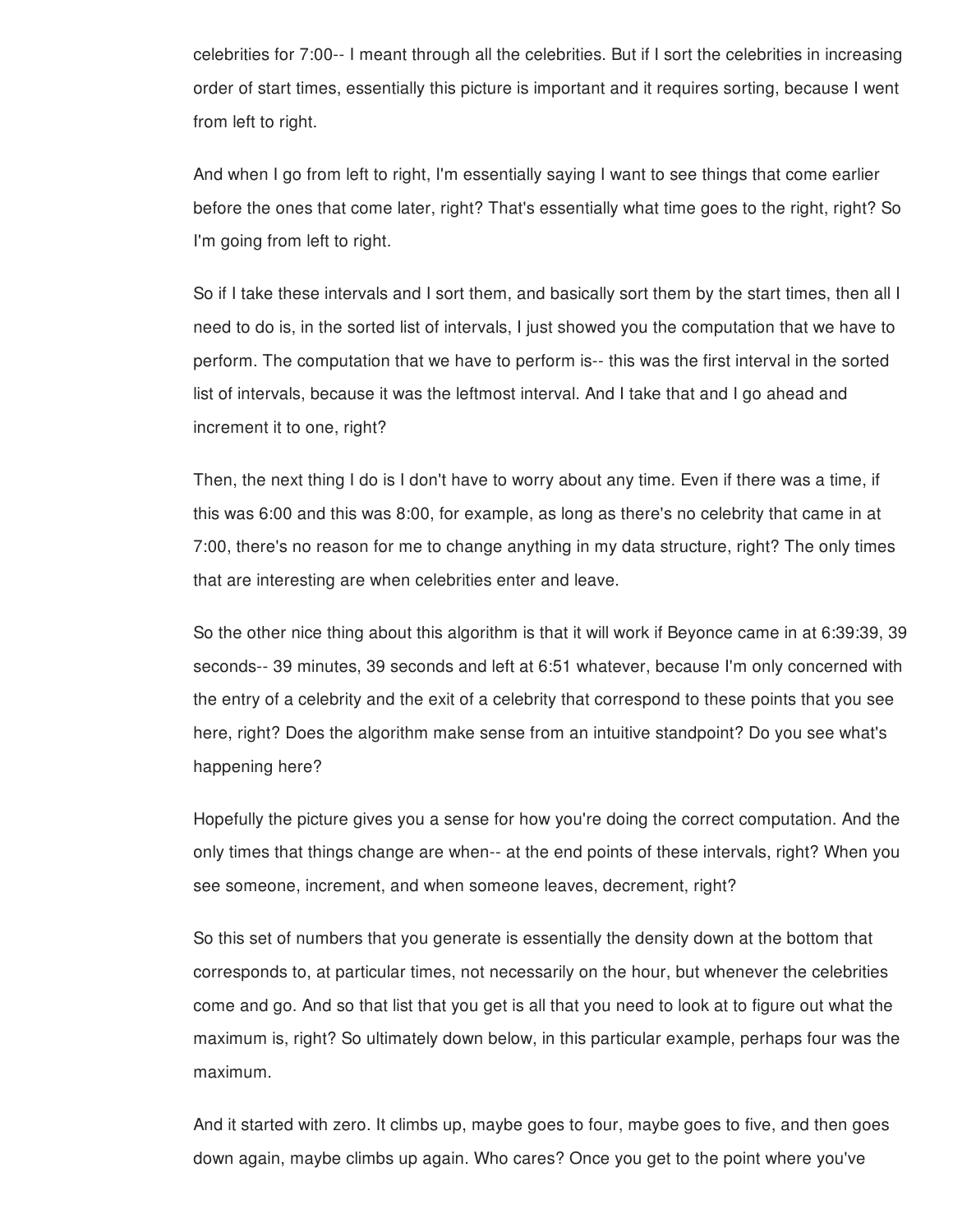written the program, size doesn't matter anymore, right?

So the last thing I'll do is I'll show you the code for this. It will be up on the website. And feel free to come to office hours and ask me questions about the code, or before lecture tomorrow.

But this is the entirety of the code. And I'm not even using the built in sort functions in Python. I went ahead and wrote it just to give you a sense of how long the code would be. But it's a much more elegant algorithm. It would run faster on large examples.

And I don't want to get into asymptotic complexity. That's really beyond this class. But as you can imagine, rather than going through the list of celebrities over and over, we're actually doing sorting exactly once, right? So that's better.

But essentially, what happens here is simple. You go ahead and you create each of these times. So this is particular celebrity, particular time, and this is the start point of the celebrity. So you have to mark that. This is very different from that.

What happens here is I am adding. What happens here is I'm subtracting. So I have to know whether this point is very different from that point. This is the same as that, same as that. And all of these are similar, but I have to differentiate between the two for obvious reasons.

So I have to have start and end. And then I go ahead and take these times. Each of these times that you see with these black dots here, they all need to be sorted, because that's the only way I'm going to go from left to right, right? That's the only way, by going through that list of times.

So I'm going to go ahead and do that sorting. And I could have done times dot sort by the way. I don't have to have sort list, but I just, as I said, I wanted to show you the code without using any Python library functions. And then choose time is simply looking through that list, finding that maximum number, be it four or five, and returning the index of that, because that tells you what the particular time is.

And that time will always be-- can someone tell me? Last question and I'll let you go. What am I going to get-- on any given example, what am I going to get as the best time, any given example?

I'll get you if Ganatra. Yeah?